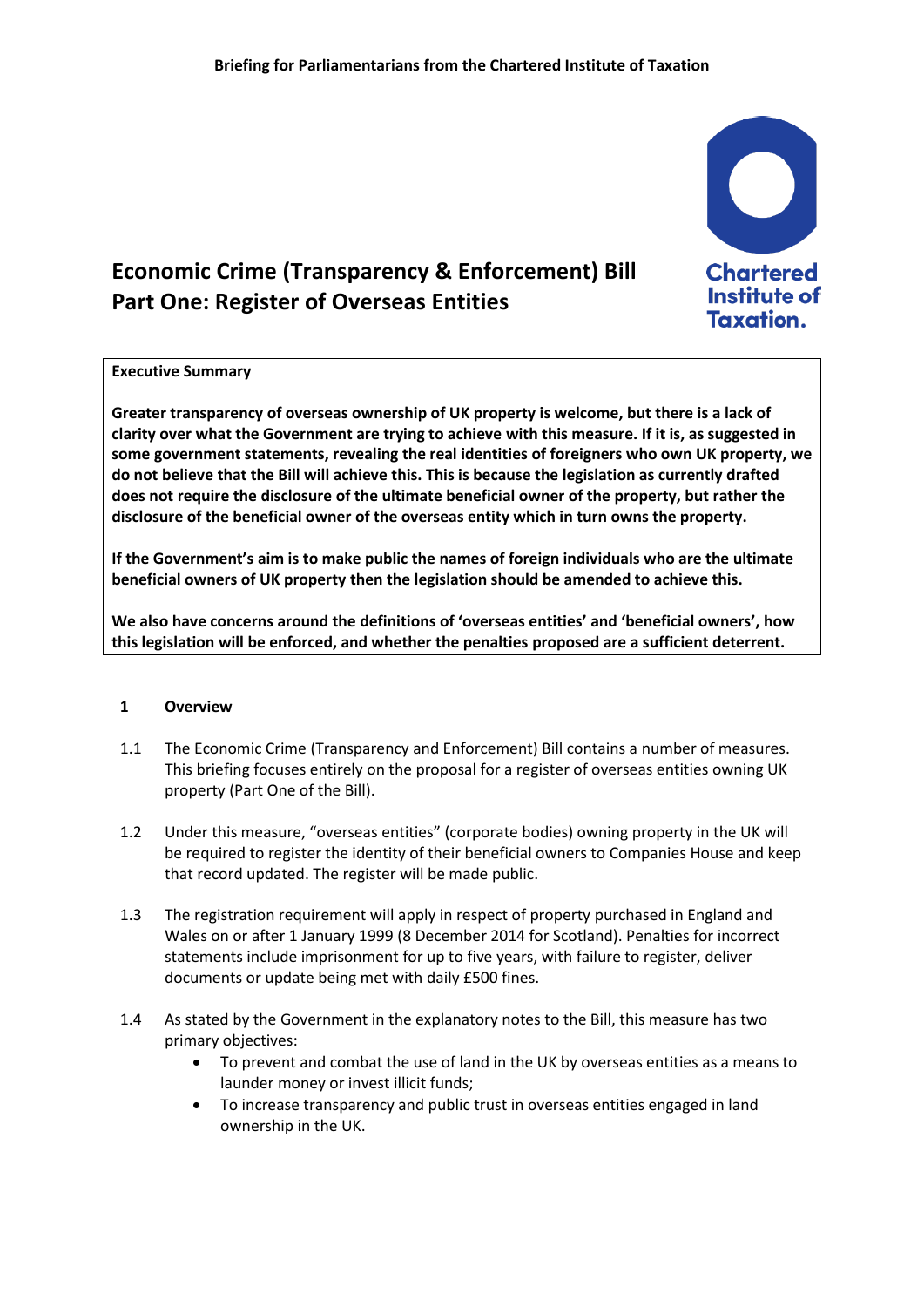- 1.5 The definition of a beneficial owner of an entity is set out in Part 2 of Schedule 2 of the Bill. It includes (though is not limited to) someone who holds 25% or more of the shares or voting rights in that entity.
- 1.6 This is a measure which the Government had already been planning, having issued a call for evidence last year, but, following the Russian invasion of Ukraine, increased concerns about foreign (Russian, in particular) ownership of property in the UK have led to it being fasttracked.
- 1.7 Although this is not a tax measure, our members have considerable practical experience of working with the requirements of Companies House and the Trust Register, and most of them have obligations to identify ultimate beneficial ownerships under Anti Money Laundering ('AML') legislation. CIOT is also an AML Supervisor.

# **2 CIOT comments**

**.** 

2.1 Whilst greater transparency of overseas ownership of UK property is welcome, our members have expressed a number of concerns in relation to this measure, and highlighted some areas where greater clarity would be welcome.

## **Lack of clarity over the aim of the register**

- 2.2 It is unclear to us what the aim of the register is whether it is to disclose beneficial ownership of property, or to achieve parity for overseas entities with the current position for UK companies in terms of what must be disclosed. The two are not the same!
- 2.3 According to the Government's fact sheet on the Bill: "The new register will require anonymous foreign owners of UK property to reveal their real identities to ensure criminals cannot hide behind secretive chains of shell companies, setting a global standard for transparency."<sup>1</sup> Announcing the Bill in Parliament<sup>2</sup>, the Business Secretary used almost identical words. This suggests the Government's aim is the former.
- 2.4 However the legislation is drafted to achieve the latter. The legislation as currently drafted does not require the identification of the ultimate beneficial owner of the property, merely the beneficial owner of the overseas entity which holds the legal title to the property. That entity may not own the property itself beneficially at all.
- 2.5 This is a significant distinction. If an individual were to buy a UK property through a limited company of which he is the owner, then his personal details will be recorded on the register under these new rules, in his capacity as the owner of the company. However, if an offshore services company were to buy the property and hold it for the individual as a nominee, then the individual's name will not appear on the Companies House register, as they are not the owner of the service company. Only the service company's owners would – even then only if they own more than 25% of the service company.

<sup>1</sup> [https://www.gov.uk/government/publications/economic-crime-transparency-and-enforcement-bill-2022](https://www.gov.uk/government/publications/economic-crime-transparency-and-enforcement-bill-2022-overarching-documents/factsheet-the-register-of-overseas-entities-web-accessible) [overarching-documents/factsheet-the-register-of-overseas-entities-web-accessible](https://www.gov.uk/government/publications/economic-crime-transparency-and-enforcement-bill-2022-overarching-documents/factsheet-the-register-of-overseas-entities-web-accessible) <sup>2</sup> [https://hansard.parliament.uk/commons/2022-02-28/debates/BAC256B1-BD80-48E2-9A84-](https://hansard.parliament.uk/commons/2022-02-28/debates/BAC256B1-BD80-48E2-9A84-EC365D176375/CorporateTransparencyAndEconomicCrime) [EC365D176375/CorporateTransparencyAndEconomicCrime](https://hansard.parliament.uk/commons/2022-02-28/debates/BAC256B1-BD80-48E2-9A84-EC365D176375/CorporateTransparencyAndEconomicCrime)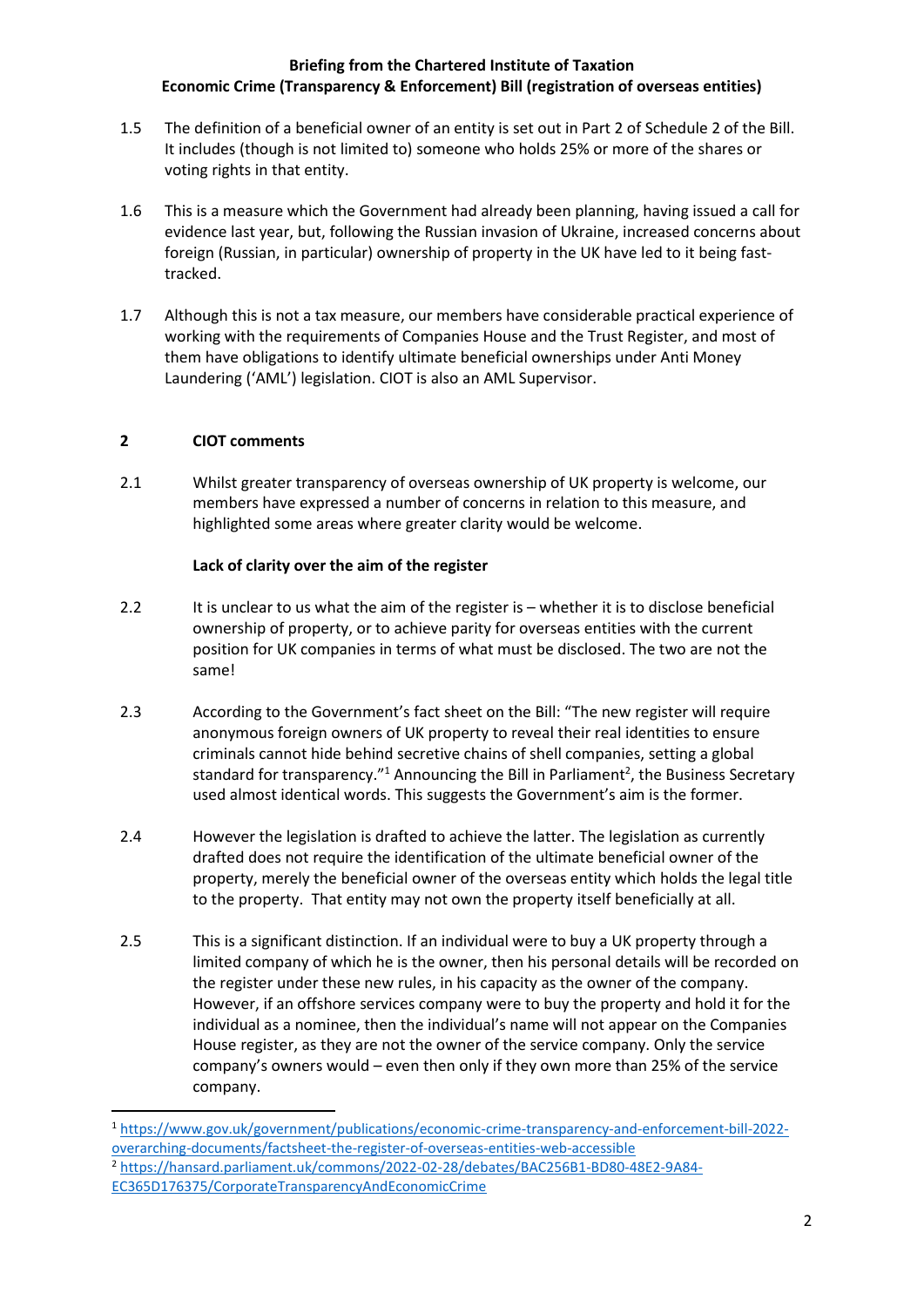- 2.6 The fact that only corporate bodies are subject to these rules means that trusts/nominee arrangements could potentially bypass the intention behind the legislation.
- 2.7 This can be illustrated with an example.

Mr X wants to buy a house in London and establishes a company (possibly owned by a trust where he is settlor) to own the land either beneficially or as his nominee. In these circumstances the statement required by clause 4 (2) of the Bill would provide information about Mr X. In this scenario the Bill works as intended.

However, consider a scenario where, instead, Mr X uses a professional firm – e.g. a nominee in Panama called Y Ltd which is beneficially owned by Z and Co, a corporate services firm where no person holds more than a 25% interest. Y Ltd buys the land and issues a declaration to Mr X that it is holding the land as nominee for Mr X who is the beneficial owner of the property – or maybe a trust (where he is the settlor and/or beneficiary) actually owns the property. (While these sound like – and are – convoluted structures they are the kind of structures that we expect those wishing to remain anonymous to put in place if this legislation passes as it stands, in order to avoid disclosure.)

In this scenario Z and Co merely has to state on the register that the entity (Y Ltd) has no reasonable cause to believe that it has any registrable beneficial owners. This is true – it is not owned by anyone with more than a 25% interest. But that is hardly the point – you are none the wiser as to who owns the land. The declaration by Z and Co that while Y Ltd is the bare trustee/legal owner, it is holding it for Mr X (ie. he is the beneficial owner of the property) is not a public one.

Additionally, if Mr X decides to use a trust corporation (that is, a limited specially licensed UK company, acting as a trustee) to hold the land – or even two UK companies that he wholly owns to hold the land as nominee for him – again there would be no disclosure even under clause 4(2) as they are not within the definition of overseas entity in clause 2(1).

- 2.8 It should be noted that, in the scenario described above, we would in most circumstances expect Mr X to be registered under the UK Government's Trust Register. This can be accessed by HMRC, the police and other parts of UK government (and we understand that public interest journalists might be able to gain access in some circumstances). But it is not a public register.
- 2.9 It is not necessarily a deficiency in the Trust Register that it is not public. There can be legitimate reasons, such as security concerns, for property owners to wish to remain anonymous. However we point this out here to show that this is not, in any case, a route by which, as the Government state in their fact sheet, "anonymous foreign owners of UK property [will] reveal their real identities".
- 2.10 Returning to the example featuring Mr X, we observe that, additionally, if the trust in question is a non-UK trust, without other tax liabilities and which acquired the land on or before 6 October 2020, it would not have to register on the Trust Register in any case. In this scenario, it is possible a future change in ultimate beneficial ownership of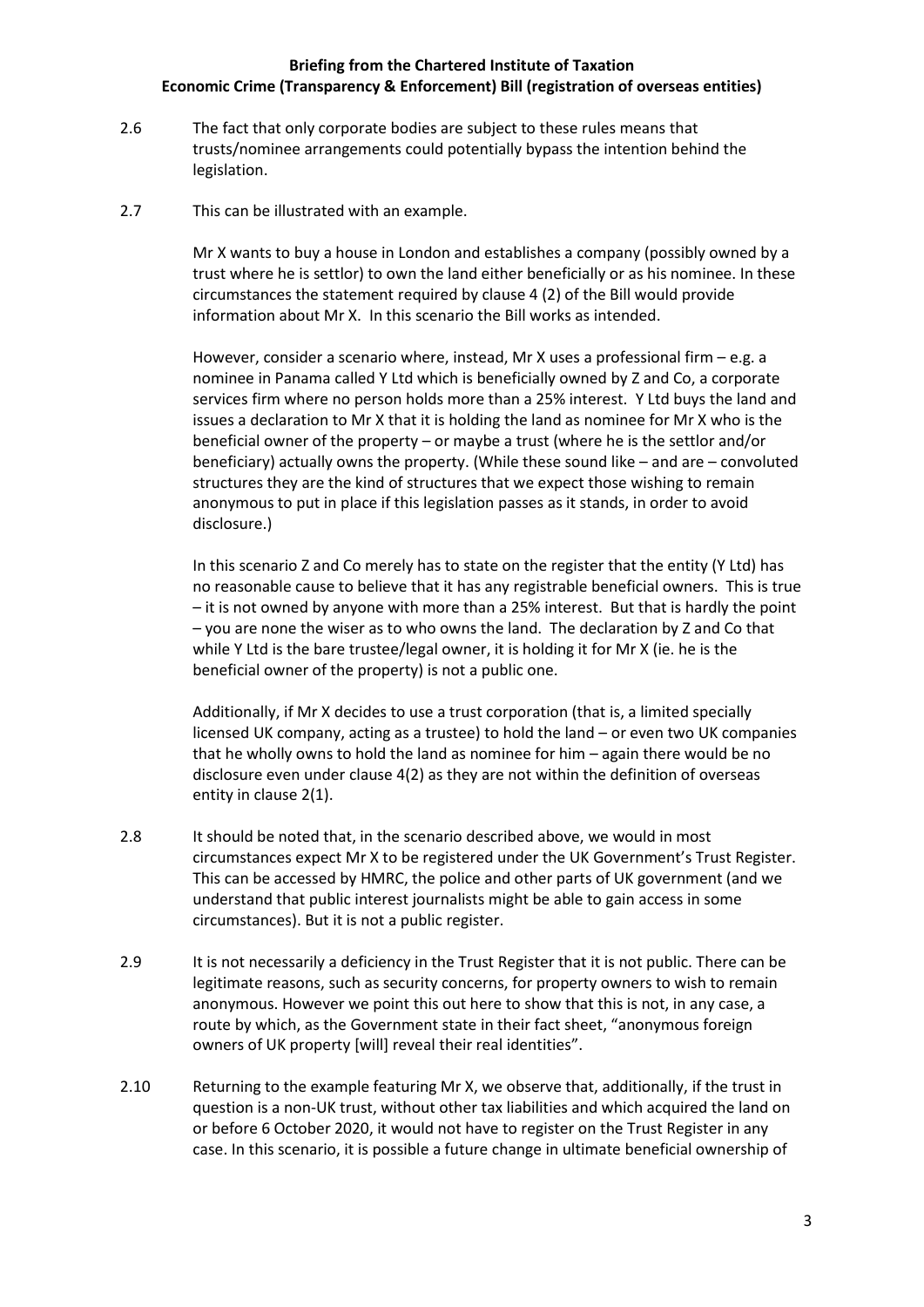the land could be hidden by Y Limited simply issuing a new, non-public declaration that it henceforth holds the property as nominee for Mr W not Mr X.

- 2.11 We note that the Government's approach here mirrors what is currently the case for a UK nominee company. HM Land Registry records would show that a property was owned by the UK nominee company, and you could see from Companies House records that the owners of the UK nominee company were a particular law or corporate services firm (provided they owned at least 25 per cent of the nominee company). However it would not be publicly available information who the beneficial owner of the land is. That information would generally be available to the authorities (and in limited cases investigative journalists etc.) via the Trust Register.
- 2.12 In summary, if the Government's aim is to achieve parity between overseas and UK companies in respect of revealing beneficial ownership the legislation does that. But if the aim is to reveal to the public which UK properties are owned by which wealthy foreigners then it does not achieve that.

## **It would be helpful if the Government could explain which of these is their aim.**

- 2.13 If the Government's aim is the latter of these that is, a fully public register then the legislation should be amended to require the disclosure of the ultimate beneficial owner of the UK property (rather than merely the overseas entity which owns it). It should state that this applies wherever the settlor is resident, and that this is the case whether or not the legal owner is overseas. We would suggest this should be done through extending the meaning of registrable beneficial owner in Schedule 2 of the Bill.
- 2.14 The UK Government may also want to look at the Scottish approach which is to reveal the person who has 'significant influence or control' over the owner or long-lease tenant of land and property in Scotland. According to the Scottish Government, "this means that it will be possible to look behind every category of entity in Scotland, including overseas entities and trusts, to see who controls land." <sup>3</sup> The Scottish Register will be available from 1 April 2022.

#### **Definition of overseas entity**

2.15 Many overseas owners of UK properties might do so through direct trust structures, which are not subject to registration under these rules. An amended definition of "overseas entity" to include trusts would likely tackle this issue. However, ownership through trusts raises another question beyond this legislation, namely: how (if at all) will this change affect the requirements surrounding the Trust Registration Service? If a trust controls the overseas entity then further clarification should be given as to whether the trustees or beneficiaries would be deemed the beneficial owner.

#### **Definition of beneficial owner**

**.** 

2.16 We are a little concerned too about the definition of beneficial owner – in relation to the share ownership criterion it is only someone who owns 25% or more of the

<sup>3</sup> [The Land Reform \(Scotland\) Act 2016 \(Register of Persons Holding a Controlled Interest in Land\) \(Scotland\)](https://www.gov.scot/binaries/content/documents/govscot/publications/advice-and-guidance/2020/12/register-persons-holding-controlled-interest-land-explanatory-document/documents/land-reform-scotland-act-2016-register-persons-holding-controlled-interest-land-scotland-regulations-2021-explanatory-document-prepared-accordance-section-41-2-ii-land-reform-scotland-act-2016/land-reform-scotland-act-2016-register-persons-holding-controlled-interest-land-scotland-regulations-2021-explanatory-document-prepared-accordance-section-41-2-ii-land-reform-scotland-act-2016/govscot%3Adocument/land-reform-scotland-act-2016-register-persons-holding-controlled-interest-land-scotland-regulations-2021-explanatory-document-prepared-accordance-section-41-2-ii-land-reform-scotland-act-2016.pdf)  [Regulations 2021: Explanatory Document prepared in accordance with section 41\(2\)\(a\)\(ii\) of the Land Reform](https://www.gov.scot/binaries/content/documents/govscot/publications/advice-and-guidance/2020/12/register-persons-holding-controlled-interest-land-explanatory-document/documents/land-reform-scotland-act-2016-register-persons-holding-controlled-interest-land-scotland-regulations-2021-explanatory-document-prepared-accordance-section-41-2-ii-land-reform-scotland-act-2016/land-reform-scotland-act-2016-register-persons-holding-controlled-interest-land-scotland-regulations-2021-explanatory-document-prepared-accordance-section-41-2-ii-land-reform-scotland-act-2016/govscot%3Adocument/land-reform-scotland-act-2016-register-persons-holding-controlled-interest-land-scotland-regulations-2021-explanatory-document-prepared-accordance-section-41-2-ii-land-reform-scotland-act-2016.pdf)  [\(Scotland\) Act 2016 \(www.gov.scot\)](https://www.gov.scot/binaries/content/documents/govscot/publications/advice-and-guidance/2020/12/register-persons-holding-controlled-interest-land-explanatory-document/documents/land-reform-scotland-act-2016-register-persons-holding-controlled-interest-land-scotland-regulations-2021-explanatory-document-prepared-accordance-section-41-2-ii-land-reform-scotland-act-2016/land-reform-scotland-act-2016-register-persons-holding-controlled-interest-land-scotland-regulations-2021-explanatory-document-prepared-accordance-section-41-2-ii-land-reform-scotland-act-2016/govscot%3Adocument/land-reform-scotland-act-2016-register-persons-holding-controlled-interest-land-scotland-regulations-2021-explanatory-document-prepared-accordance-section-41-2-ii-land-reform-scotland-act-2016.pdf)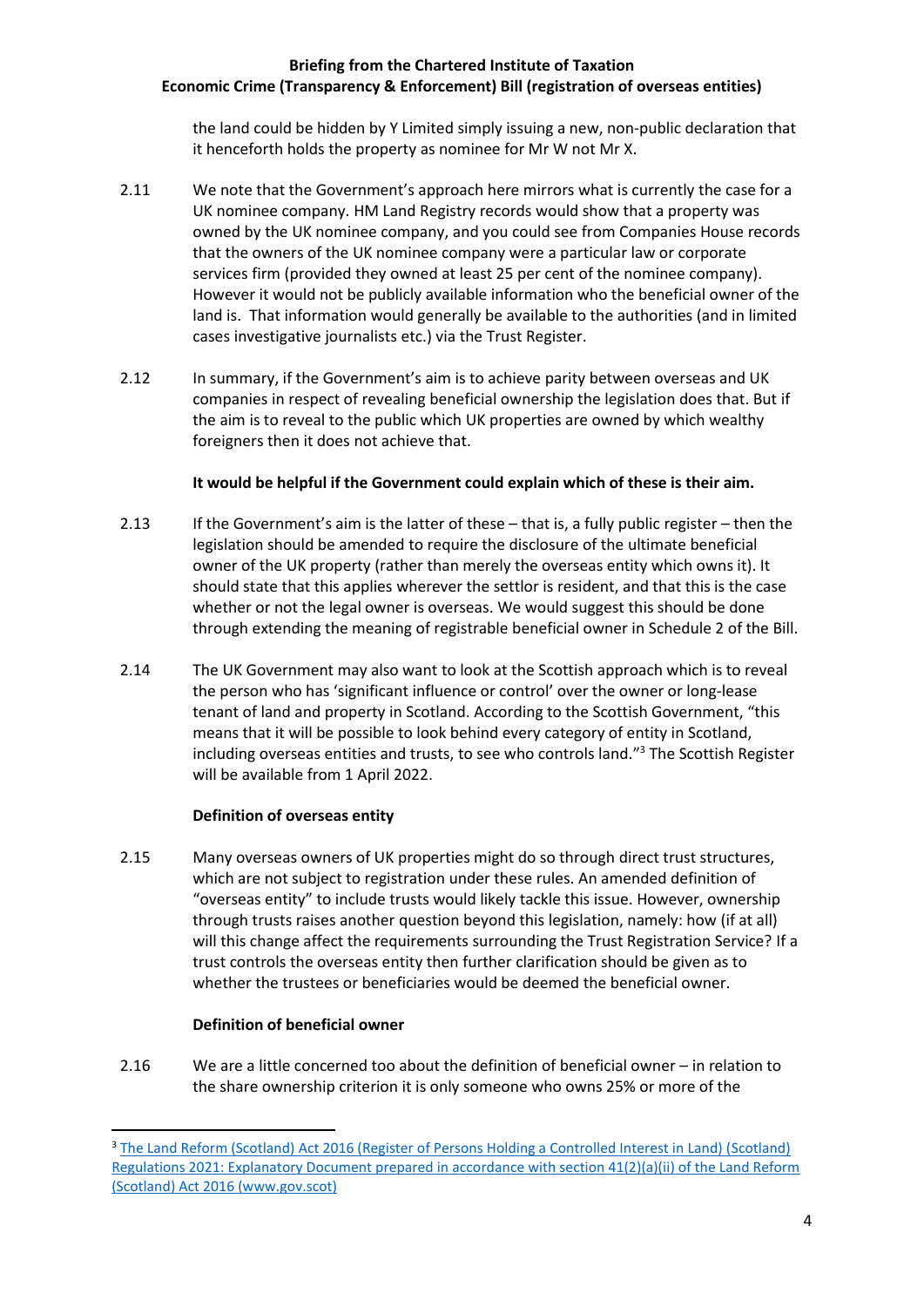company's shares; multiple owners could bring the individual ownership down below 25% to the extent that no one is a beneficial owner. Also, the legislation seems to make no provision for related or "connected" parties. A family of six could each own 16.67% share of the company thus bringing them outside the registration requirements. Whilst joint ownership is mentioned within Schedule 2, this will not cover wider associated ownership.

**Administration of the new register**

- 2.17 Finally, the administration behind the new rules raises some concerns. Firstly, the penalties seem relatively lenient, especially when considering the types of individuals this legislation is aimed at. A daily penalty of £500 is unlikely to pose much of a deterrent to many of them.
- 2.18 Second, there appears to be no time limit to register property ownership what is to stop the property being sold before the omission is noticed? Should there not be something in the legislation to prevent a sale in the event of non-compliance?
- 2.19 Third, how is any of this to be evidenced? There seems to be no requirement for supporting documents to be submitted alongside the registration.
- 2.20 Fourth, who is to enforce this? It seems as though Companies House and the Land Registry are to be joint custodians of the regime, though no Land Registry numbers appear to feature in the Companies House register so collaborative enforcement and administration could be hindered. Also, which agency is ultimately responsible for maintaining, checking and enforcing registration?
- 2.21 Fifth, will the Companies House entry automatically fail if there are continued delays at the Land Registry due to the current backlog?

# **3 The Chartered Institute of Taxation**

3.1 The Chartered Institute of Taxation (CIOT) is the leading professional body in the United Kingdom concerned solely with taxation. The CIOT is an educational charity, promoting education and study of the administration and practice of taxation. One of our key aims is to work for a better, more efficient, tax system for all affected by it – taxpayers, their advisers and the authorities. The CIOT's work covers all aspects of taxation, including direct and indirect taxes and duties. Through our Low Incomes Tax Reform Group (LITRG), the CIOT has a particular focus on improving the tax system, including tax credits and benefits, for the unrepresented taxpayer.

The CIOT draws on our members' experience in private practice, commerce and industry, government and academia to improve tax administration and propose and explain how tax policy objectives can most effectively be achieved. We also link to, and draw on, similar leading professional tax bodies in other countries. The CIOT's comments and recommendations on tax issues are made in line with our charitable objectives: we are politically neutral in our work.

The CIOT's 19,000 members have the practising title of 'Chartered Tax Adviser' and the designatory letters 'CTA', to represent the leading tax qualification.